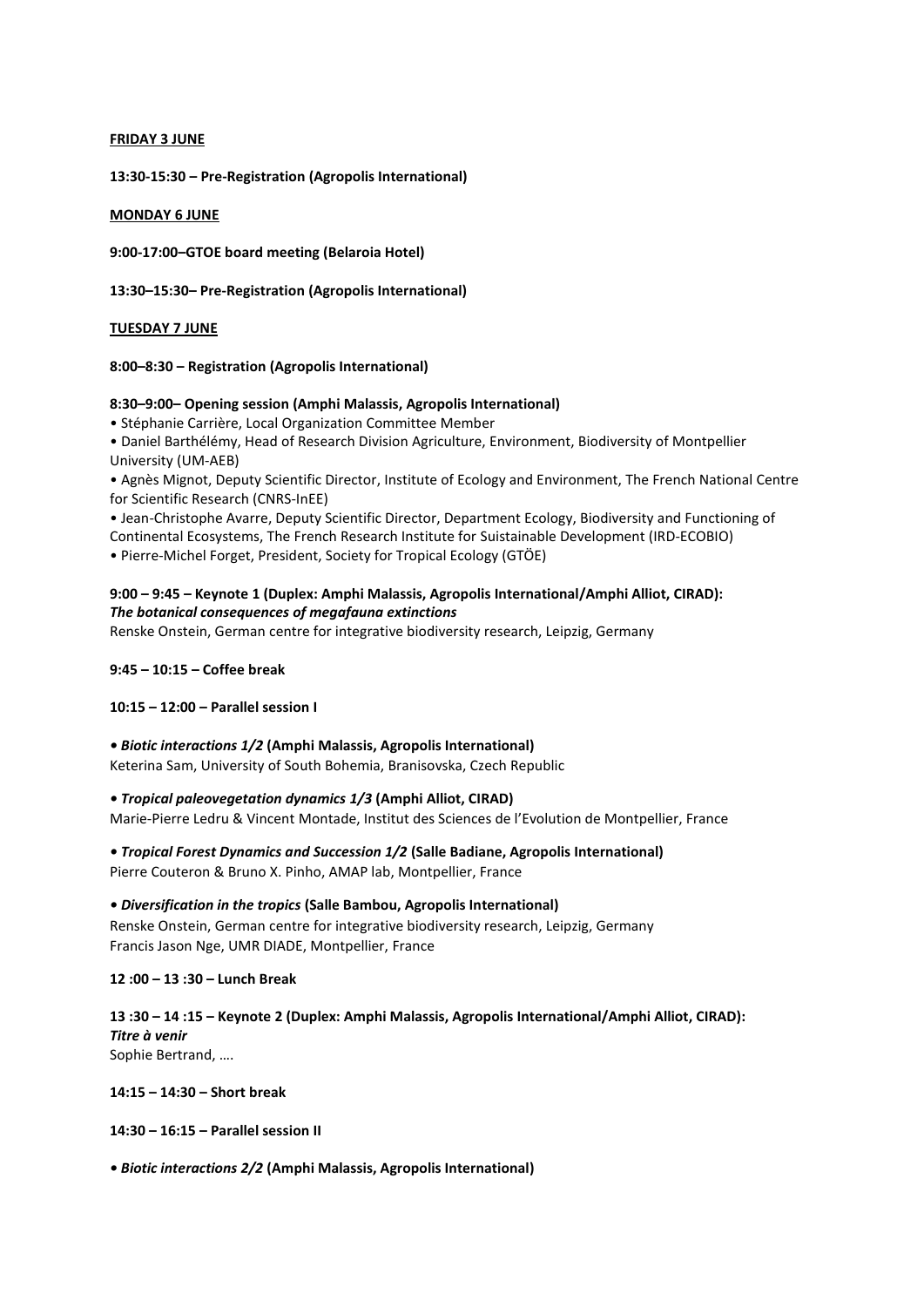Keterina Sam, University of South Bohemia, Branisovska, Czech Republic

#### *• Tropical paleovegetation dynamics 2/3* **(Amphi Alliot, CIRAD)**

Marie-Pierre Ledru & Vincent Montade, Institut des Sciences de l'Evolution de Montpellier, France

## *• Tropical Forest Dynamics and Succession 2/2* **(Salle Badiane, Agropolis International)**

Pierre Couteron & Bruno X. Pinho, AMAP lab, Montpellier, France

#### • *Mangrove Ecosystems in the Anthropocene* **(Salle Bambou, Agropolis International)**

Marie Arnaud, IFREMER, Laboratoire Environnement et Ressources des Pertuis Charentais, La Tremblade, France Guilherme Abuchahla, Leipzig Centre for Tropical Marine Research, Bremen, Germany

#### **16:15 – 16:45 – Coffee break**

#### **16 :45 – 18 :30 – Parallel session III**

## *• Biodiversity and ecology of oceanic and terrestrial tropical islands* **(Amphi Malassis, Agropolis International)**

Fabien Anthelme & Thomas Ibanez, AMAP lab, Montpellier, France

*• Tropical paleovegetation dynamics 3/3* **(Amphi Alliot, CIRAD)** Marie-Pierre Ledru & Vincent Montade, Institut des Sciences de l'Evolution de Montpellier, France

#### **•** *Tropical land-use systems for people and nature* **(Salle Badiane, Agropolis International)** Clara Zemp, University of Neuchatel, Switzerland

#### **19:30–21:00 – Icebreaker (La Panacée, Montpellier City)**

#### **WEDNESDAY 8 JUNE**

**9:00 – 9:45 – Keynote 3 (Duplex: Amphi Malassis, Agropolis International/Amphi Alliot, CIRAD):**  *The impact of lianas on the carbon cycle and demography of tropical forests* Hans Verbeeck, Faculty of Bioscience Engineering, Gent, Belgium

**9:45 – 10:15 – Coffee break**

#### **10:15 – 12:00 – Parallel session I**

#### *• Forest Modelling and Remote Sensing 1/2* **(Amphi Malassis, Agropolis International)** Rico Fisher, Franziska Taubert & Andreas Huth, Helmholtz Centre for Environmental Research, Leipzig, Germany

#### *• Mountain biogeography 1/2* **(Amphi Alliot, CIRAD)**

Alexandra Muellner-Riehl, Leipzig University, Germany Suzette Flantua, University of Bergen, Norway

## *Tropical lianas: functional traits, ecology and impact in the tropics 1/2* **(Salle Badiane, Agropolis International)**

Maxime Réjou Méchain, Begum Kacamak & Nick Rowe, AMAP lab, Montpellier, France

*• Sustainable hunting 1/2* **(Salle Bambou, Agropolis International)** Kate Abernethy, University of Stirling, UK Lauren Coad, CIFOR, Cambridge, UK Donald Midoko Iponga, IRET-CENAREST, Libreville, Gabon

**12 :00 – 13 :30 – Lunch Break**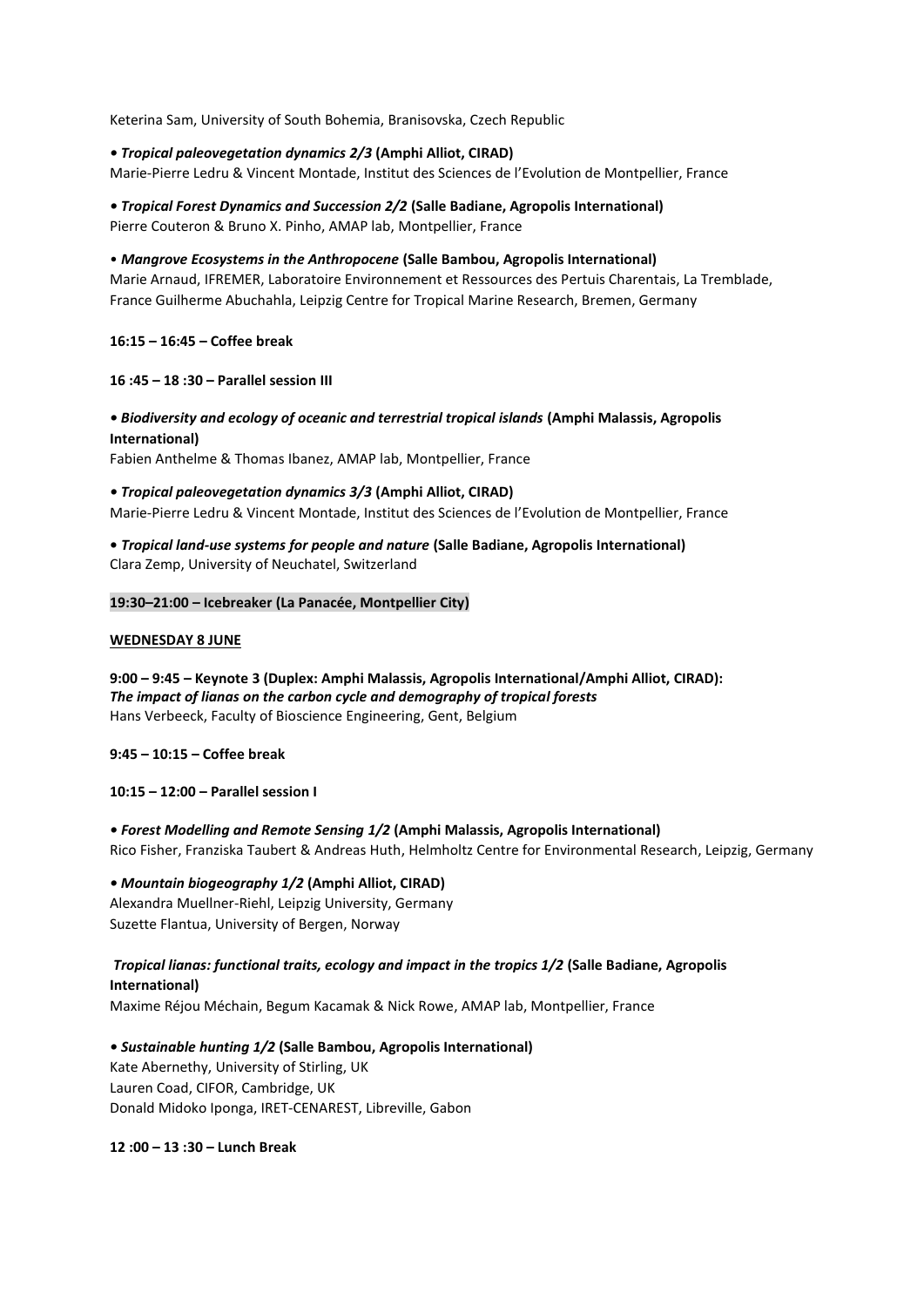**13 :30 – 14 :15 – Keynote 4 (Amphi Malassis, Agropolis International, duplex Amphi Alliot, CIRAD):** *Drivers and impacts of deforestation and forest degradation in Amazonia* Erika Berenguer, University of Oxford & Lancaster University, UKl

**14:15 – 14:30 – Short break**

#### **14:30 – 16:15 – Parallel session II**

*• Forest Modelling and Remote Sensing 2/2* **(Amphi Malassis, Agropolis International)** Rico Fisher, Franziska Taubert & Andreas Huth, Helmholtz Centre for Environmental Research, Leipzig, Germany

#### *• Mountain biogeography 2/2* **(Amphi Alliot, CIRAD)**

Alexandra Muellner-Riehl, Leipzig University, Germany Suzette Flantua, University of Bergen, Norway

## *• Tropical lianas: functional traits, ecology and impact in the tropics 2/2* **(Salle Badiane, Agropolis International)**

Maxime Réjou Méchain, Begum Kacamak & Nick Rowe, AMAP lab, Montpellier, France

#### *• Sustainable hunting 2/2* **(Salle Bambou, Agropolis International)**

Kate Abernethy, University of Stirling, UK Lauren Coad, CIFOR, Cambridge, UK Donald Midoko Iponga, IRET-CENAREST, Libreville, Gabon

#### **16:15 – 16:45 – Coffee break**

**16:45 – 18:30 – • GTOE general assembly (restricted to GTOE members) (Amphi Malassis, Agropolis International) • Poster session (Hall Bananier, AZgropolis International)**

#### **THURSDAY 9 JUNE**

**9:00 – 9:45 – Keynote 5 (Duplex: Amphi Malassis, Agropolis International/Amphi Alliot, CIRAD):**  *Extraordinary forest disturbances in South America: landscape fires* Dolors Armentas, Universidad Nacional de Colombia, Bogota, Colombia

**9:45 – 10:15 – Coffee break**

#### **10:15 – 12:00 – Parallel session I**

# *• Integrating biodiversity assessment, land surface modelling and sensing 1/2* **(Amphi Malassis, Agropolis International)**

Nina Farwig & Jörg Bendix, University of Marburg, Germany

#### *• Tropical ecosystems response to disturbances 1/3* **(Amphi Alliot, CIRAD)** Claire Fortunel & Immaculada Oliveras Menor, AMAP lab, Montpellier, France

*• Tropical Molecular Ecology 1/2* **(Salle Badiane, Agropolis International)** Ute Radespiel, University of Veterinary Medicine Hannover, Germany Pablo Orozco-terWengel, Cardiff University, UK

## • *Tropical Soil Life* **(Salle Bambou, Agropolis International)**

Kerstin Pierick & Martyna Kotowska, University of Goettingen, Germany Oscar Valverde-Barrantes & Monique Weemstra, Florida International University, Miami, USA